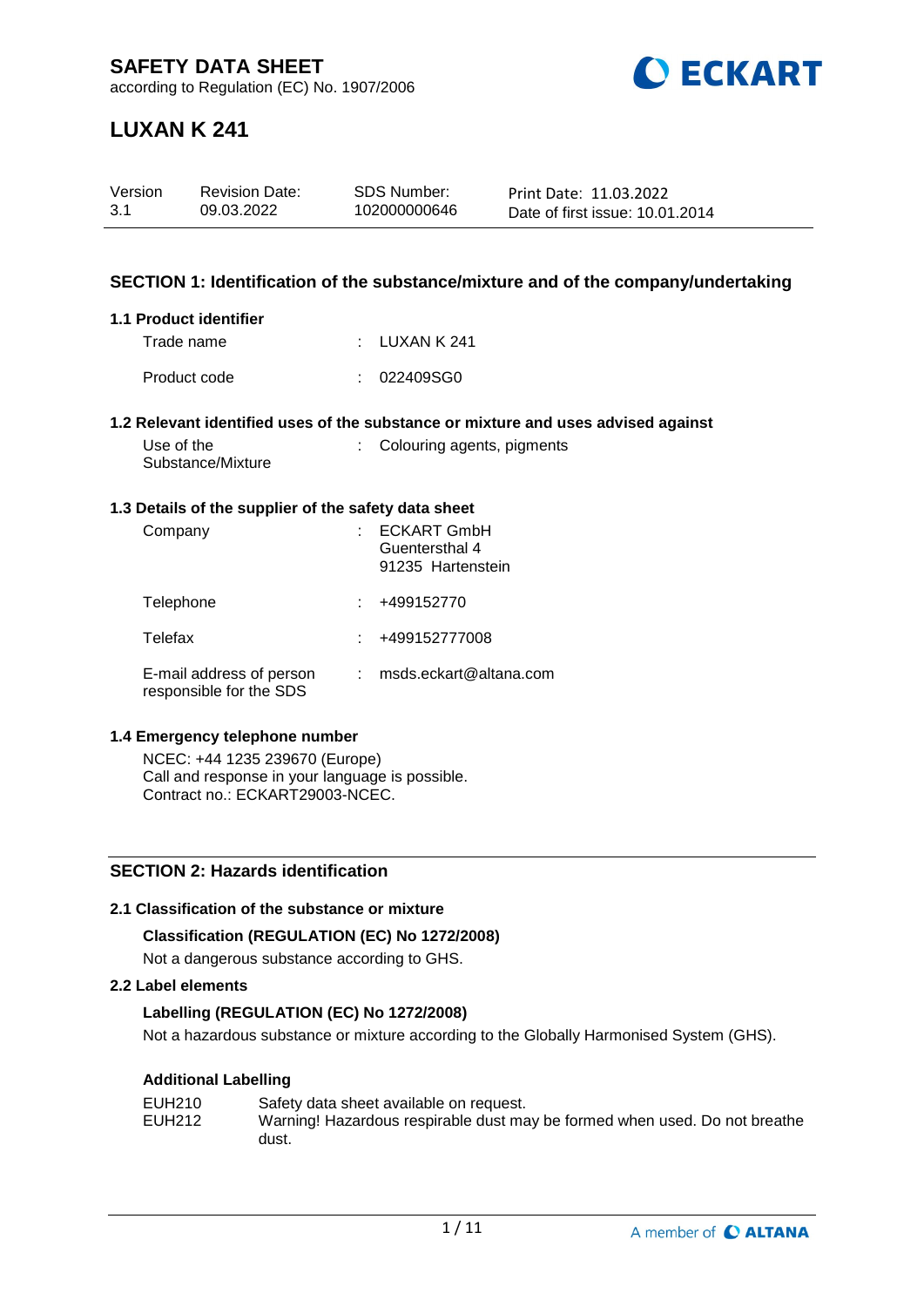

# **LUXAN K 241**

| Version | <b>Revision Date:</b> | <b>SDS Number:</b> | Print Date: 11.03.2022          |
|---------|-----------------------|--------------------|---------------------------------|
| 3.1     | 09.03.2022            | 102000000646       | Date of first issue: 10.01.2014 |

# **2.3 Other hazards**

This substance/mixture contains no components considered to be either persistent, bioaccumulative and toxic (PBT), or very persistent and very bioaccumulative (vPvB) at levels of 0.1% or higher.

#### **SECTION 3: Composition/information on ingredients**

#### **3.2 Mixtures**

| Remarks | No hazardous ingredients |
|---------|--------------------------|
|---------|--------------------------|

# **SECTION 4: First aid measures**

#### **4.1 Description of first aid measures**

| General advice          |    | Do not leave the victim unattended.                                                                                                                                           |
|-------------------------|----|-------------------------------------------------------------------------------------------------------------------------------------------------------------------------------|
| If inhaled              | ÷. | If unconscious, place in recovery position and seek medical<br>advice.<br>If symptoms persist, call a physician.                                                              |
| In case of skin contact |    | : Wash off with soap and water.                                                                                                                                               |
| In case of eye contact  |    | : Remove contact lenses.<br>If eye irritation persists, consult a specialist.                                                                                                 |
| If swallowed            |    | Keep respiratory tract clear.<br>Do not give milk or alcoholic beverages.<br>Never give anything by mouth to an unconscious person.<br>If symptoms persist, call a physician. |

# **4.2 Most important symptoms and effects, both acute and delayed**

None known.

#### **4.3 Indication of any immediate medical attention and special treatment needed**

This information is not available.

# **SECTION 5: Firefighting measures**

| 5.1 Extinguishing media                                   |  |                                            |  |  |  |
|-----------------------------------------------------------|--|--------------------------------------------|--|--|--|
| Suitable extinguishing media :                            |  | Foam<br>Carbon dioxide (CO2)<br>ABC powder |  |  |  |
| 5.3 Coopial horardo origina from the qubetaneo or mivture |  |                                            |  |  |  |

#### **5.2 Special hazards arising from the substance or mixture**

### **5.3 Advice for firefighters**

| Special protective equipment | Wear self-contained breathing apparatus for firefighting if |
|------------------------------|-------------------------------------------------------------|
| for firefighters             | necessary.                                                  |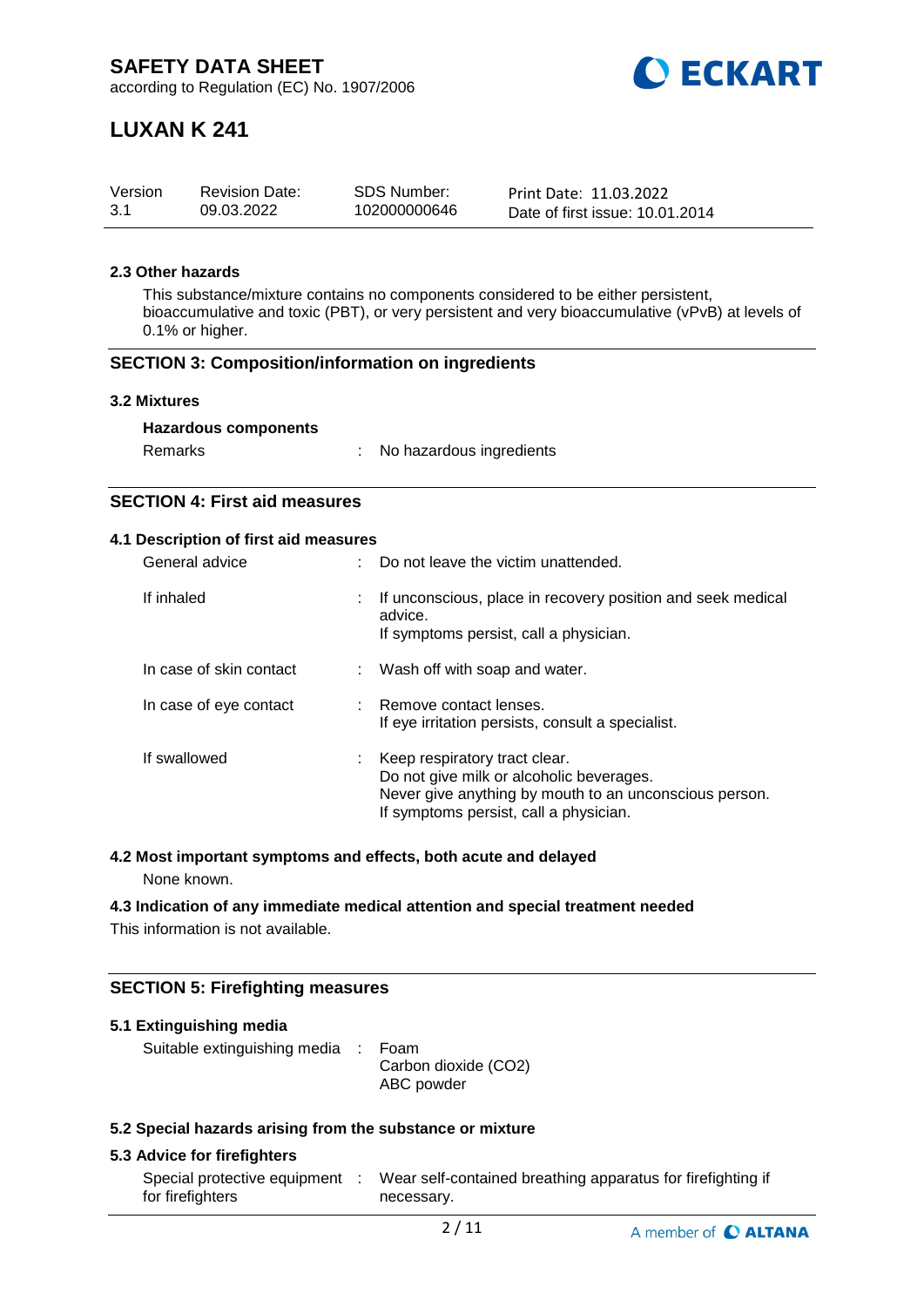**SAFETY DATA SHEET**



according to Regulation (EC) No. 1907/2006

# **LUXAN K 241**

| Version<br>3.1                                                    | <b>Revision Date:</b><br>09.03.2022           |  | <b>SDS Number:</b><br>102000000646                                                                                                                   | Print Date: 11.03.2022<br>Date of first issue: 10.01.2014                                                |  |  |
|-------------------------------------------------------------------|-----------------------------------------------|--|------------------------------------------------------------------------------------------------------------------------------------------------------|----------------------------------------------------------------------------------------------------------|--|--|
| Further information                                               |                                               |  | Standard procedure for chemical fires.<br>Use extinguishing measures that are appropriate to local<br>circumstances and the surrounding environment. |                                                                                                          |  |  |
|                                                                   | <b>SECTION 6: Accidental release measures</b> |  |                                                                                                                                                      |                                                                                                          |  |  |
|                                                                   |                                               |  |                                                                                                                                                      | 6.1 Personal precautions, protective equipment and emergency procedures                                  |  |  |
|                                                                   | Personal precautions                          |  | : Avoid dust formation.                                                                                                                              |                                                                                                          |  |  |
| <b>6.2 Environmental precautions</b><br>Environmental precautions |                                               |  |                                                                                                                                                      | No special environmental precautions required.                                                           |  |  |
| 6.3 Methods and material for containment and cleaning up          |                                               |  |                                                                                                                                                      |                                                                                                          |  |  |
|                                                                   | Methods for cleaning up                       |  | Sweep up and shovel.                                                                                                                                 | Pick up and arrange disposal without creating dust.<br>Keep in suitable, closed containers for disposal. |  |  |
|                                                                   | 6.4 Reference to other sections               |  |                                                                                                                                                      |                                                                                                          |  |  |

# **SECTION 7: Handling and storage**

| 7.1 Precautions for safe handling<br>Advice on safe handling                                                         | : For personal protection see section 8.<br>Smoking, eating and drinking should be prohibited in the<br>application area. |
|----------------------------------------------------------------------------------------------------------------------|---------------------------------------------------------------------------------------------------------------------------|
| Advice on protection against :<br>fire and explosion                                                                 | Provide appropriate exhaust ventilation at places where dust<br>is formed.                                                |
| Hygiene measures                                                                                                     | : General industrial hygiene practice.                                                                                    |
| 7.2 Conditions for safe storage, including any incompatibilities<br>Requirements for storage<br>areas and containers | : Electrical installations / working materials must comply with<br>the technological safety standards.                    |
| Advice on common storage                                                                                             | : No materials to be especially mentioned.                                                                                |
| Further information on<br>storage stability                                                                          | Keep in a dry place. No decomposition if stored and applied<br>as directed.                                               |

# **7.3 Specific end use(s)**

This information is not available.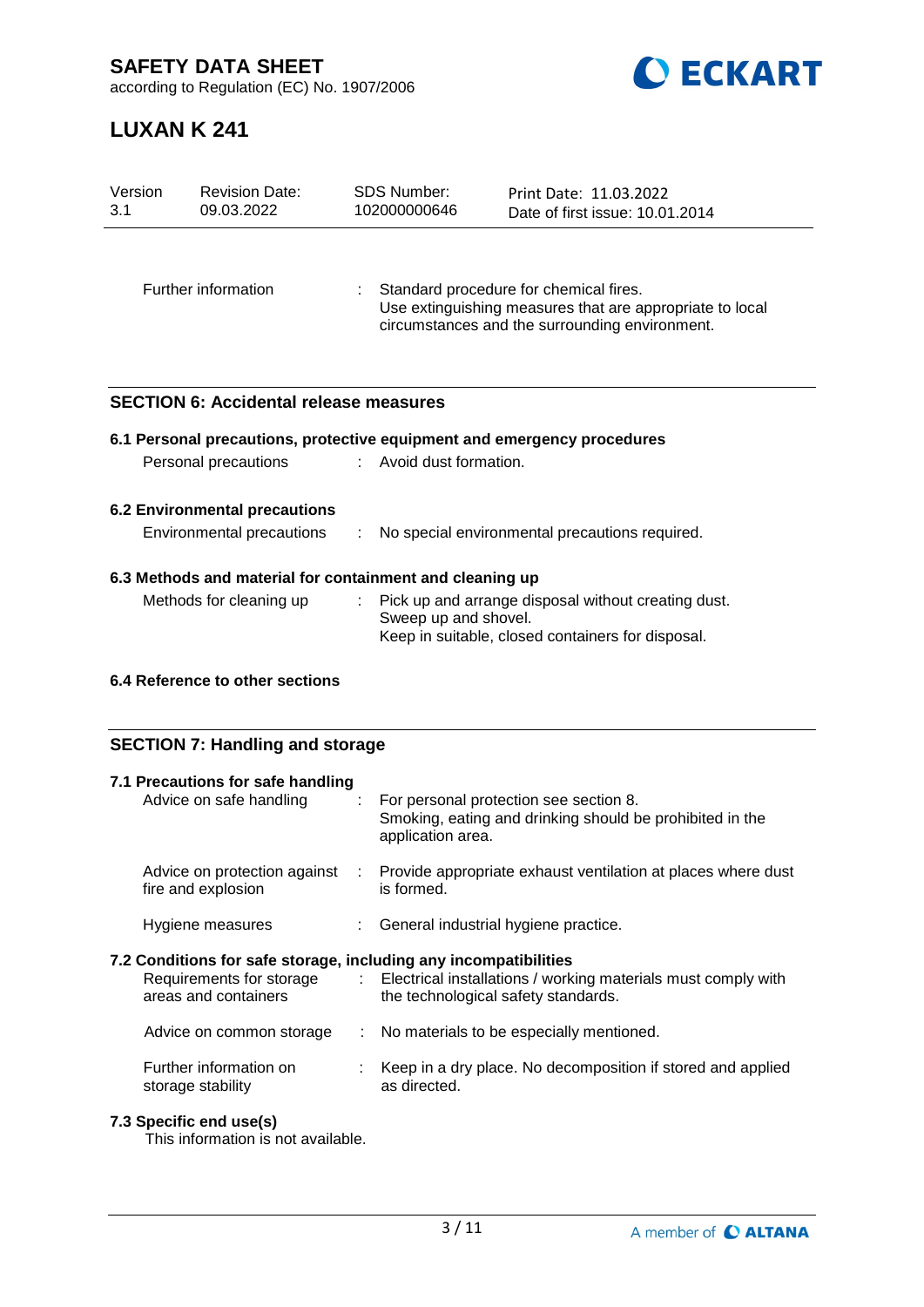

# **LUXAN K 241**

| Version | <b>Revision Date:</b> | <b>SDS Number:</b> | Print Date: 11.03.2022          |
|---------|-----------------------|--------------------|---------------------------------|
| 3.1     | 09.03.2022            | 102000000646       | Date of first issue: 10.01.2014 |

# **SECTION 8: Exposure controls/personal protection**

# **8.1 Control parameters**

### **Occupational Exposure Limits**

| Components          | CAS-No.                                                                                                                                                                                                                                                                                                                                                                                                                                                                                                                                                                                                                                                                                                                                                                                                                                                                                                                                                                                                                                                                                                                                                                                                                                                                                                                                                                                                                                                                                                                                                                                                                                                                                                                                                                                                                                 | Value type (Form                                   | Control parameters                                                                                                                                                                                                                                                                                                                                                                                                                                                                                                                          | <b>Basis</b> |
|---------------------|-----------------------------------------------------------------------------------------------------------------------------------------------------------------------------------------------------------------------------------------------------------------------------------------------------------------------------------------------------------------------------------------------------------------------------------------------------------------------------------------------------------------------------------------------------------------------------------------------------------------------------------------------------------------------------------------------------------------------------------------------------------------------------------------------------------------------------------------------------------------------------------------------------------------------------------------------------------------------------------------------------------------------------------------------------------------------------------------------------------------------------------------------------------------------------------------------------------------------------------------------------------------------------------------------------------------------------------------------------------------------------------------------------------------------------------------------------------------------------------------------------------------------------------------------------------------------------------------------------------------------------------------------------------------------------------------------------------------------------------------------------------------------------------------------------------------------------------------|----------------------------------------------------|---------------------------------------------------------------------------------------------------------------------------------------------------------------------------------------------------------------------------------------------------------------------------------------------------------------------------------------------------------------------------------------------------------------------------------------------------------------------------------------------------------------------------------------------|--------------|
|                     |                                                                                                                                                                                                                                                                                                                                                                                                                                                                                                                                                                                                                                                                                                                                                                                                                                                                                                                                                                                                                                                                                                                                                                                                                                                                                                                                                                                                                                                                                                                                                                                                                                                                                                                                                                                                                                         | of exposure)                                       |                                                                                                                                                                                                                                                                                                                                                                                                                                                                                                                                             |              |
| titanium dioxide    | 13463-67-<br>7                                                                                                                                                                                                                                                                                                                                                                                                                                                                                                                                                                                                                                                                                                                                                                                                                                                                                                                                                                                                                                                                                                                                                                                                                                                                                                                                                                                                                                                                                                                                                                                                                                                                                                                                                                                                                          | TWA (inhalable<br>dust)                            | $10$ mg/m $3$                                                                                                                                                                                                                                                                                                                                                                                                                                                                                                                               | GB EH40      |
|                     |                                                                                                                                                                                                                                                                                                                                                                                                                                                                                                                                                                                                                                                                                                                                                                                                                                                                                                                                                                                                                                                                                                                                                                                                                                                                                                                                                                                                                                                                                                                                                                                                                                                                                                                                                                                                                                         |                                                    |                                                                                                                                                                                                                                                                                                                                                                                                                                                                                                                                             |              |
| Further information | For the purposes of these limits, respirable dust and inhalable dust are<br>those fractions of airborne dust which will be collected when sampling is<br>undertaken in accordance with the methods described in MDHS14/4<br>General methods for sampling and gravimetric analysis or respirable,<br>thoracic and inhalable aerosols., The COSHH definition of a substance<br>hazardous to health includes dust of any kind when present at a<br>concentration in air equal to or greater than 10 mg.m-3 8-hour TWA of<br>inhalable dust or 4 mg.m-3 8-hour TWA of respirable dust. This means that<br>any dust will be subject to COSHH if people are exposed to dust above<br>these levels. Some dusts have been assigned specific WELs and exposure<br>to these must comply with the appropriate limits., Most industrial dusts<br>contain particles of a wide range of sizes. The behaviour, deposition and<br>fate of any particular particle after entry into the human respiratory system,<br>and the body response that it elicits, depend on the nature and size of the<br>particle. HSE distinguishes two size fractions for limit-setting purposes<br>termed 'inhalable' and 'respirable'., Inhalable dust approximates to the<br>fraction of airborne material that enters the nose and mouth during breathing<br>and is therefore available for deposition in the respiratory tract. Respirable<br>dust approximates to the fraction that penetrates to the gas exchange region<br>of the lung. Fuller definitions and explanatory material are given in<br>MDHS14/4., Where dusts contain components that have their own assigned<br>WEL, all the relevant limits should be complied with., Where no specific<br>short-term exposure limit is listed, a figure three times the long-term<br>exposure limit should be used. |                                                    |                                                                                                                                                                                                                                                                                                                                                                                                                                                                                                                                             |              |
|                     |                                                                                                                                                                                                                                                                                                                                                                                                                                                                                                                                                                                                                                                                                                                                                                                                                                                                                                                                                                                                                                                                                                                                                                                                                                                                                                                                                                                                                                                                                                                                                                                                                                                                                                                                                                                                                                         | TWA (Inhalable)                                    | 10 mg/m3                                                                                                                                                                                                                                                                                                                                                                                                                                                                                                                                    | GB EH40      |
| Further information |                                                                                                                                                                                                                                                                                                                                                                                                                                                                                                                                                                                                                                                                                                                                                                                                                                                                                                                                                                                                                                                                                                                                                                                                                                                                                                                                                                                                                                                                                                                                                                                                                                                                                                                                                                                                                                         | times the long-term exposure limit should be used. | The COSHH definition of a substance hazardous to health includes dust of<br>any kind when present at a concentration in air equal to or greater than 10<br>mg.m-3 8-hour TWA of inhalable dust or 4 mg.m-3 8-hour TWA of respirable<br>dust. This means that any dust will be subject to COSHH if people are<br>exposed to dust above these levels. Some dusts have been assigned<br>specific WELs and exposure to these must comply with the appropriate<br>limits., Where no specific short-term exposure limit is listed, a figure three |              |
|                     |                                                                                                                                                                                                                                                                                                                                                                                                                                                                                                                                                                                                                                                                                                                                                                                                                                                                                                                                                                                                                                                                                                                                                                                                                                                                                                                                                                                                                                                                                                                                                                                                                                                                                                                                                                                                                                         | TWA (Respirable<br>dust)                           | $4 \,\mathrm{mg/m3}$                                                                                                                                                                                                                                                                                                                                                                                                                                                                                                                        | GB EH40      |
| Further information |                                                                                                                                                                                                                                                                                                                                                                                                                                                                                                                                                                                                                                                                                                                                                                                                                                                                                                                                                                                                                                                                                                                                                                                                                                                                                                                                                                                                                                                                                                                                                                                                                                                                                                                                                                                                                                         |                                                    | For the purposes of these limits, respirable dust and inhalable dust are<br>those fractions of airborne dust which will be collected when sampling is<br>undertaken in accordance with the methods described in MDHS14/4<br>General methods for sampling and gravimetric analysis or respirable,<br>thoracic and inhalable aerosols., The COSHH definition of a substance<br>hazardous to health includes dust of any kind when present at a<br>concentration in air equal to or greater than 10 mg.m-3 8-hour TWA of                       |              |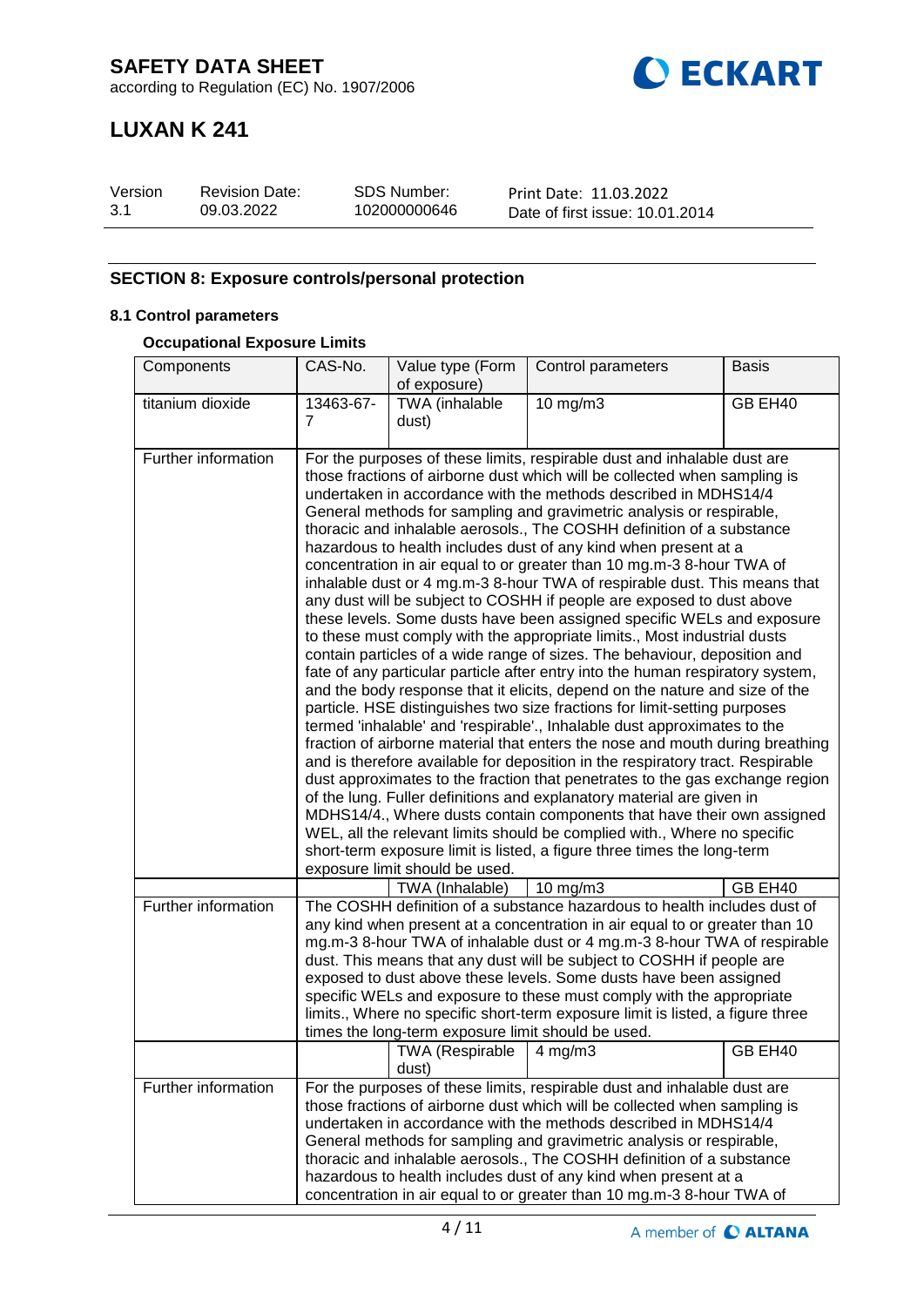**SAFETY DATA SHEET**

according to Regulation (EC) No. 1907/2006



# **LUXAN K 241**

| Version | <b>Revision Date:</b> | <b>SDS Number:</b>                                 | Print Date: 11.03.2022                                                                                                                                                                                                                                                                                                                                                                                                                                                                                                                                                                                                                                                                                                                                                                                                                                                                                                                                                                                                                                                                                                                                                                                                                                                       |         |
|---------|-----------------------|----------------------------------------------------|------------------------------------------------------------------------------------------------------------------------------------------------------------------------------------------------------------------------------------------------------------------------------------------------------------------------------------------------------------------------------------------------------------------------------------------------------------------------------------------------------------------------------------------------------------------------------------------------------------------------------------------------------------------------------------------------------------------------------------------------------------------------------------------------------------------------------------------------------------------------------------------------------------------------------------------------------------------------------------------------------------------------------------------------------------------------------------------------------------------------------------------------------------------------------------------------------------------------------------------------------------------------------|---------|
| 3.1     | 09.03.2022            | 102000000646                                       | Date of first issue: 10.01.2014                                                                                                                                                                                                                                                                                                                                                                                                                                                                                                                                                                                                                                                                                                                                                                                                                                                                                                                                                                                                                                                                                                                                                                                                                                              |         |
|         |                       | exposure limit should be used.                     | inhalable dust or 4 mg.m-3 8-hour TWA of respirable dust. This means that<br>any dust will be subject to COSHH if people are exposed to dust above<br>these levels. Some dusts have been assigned specific WELs and exposure<br>to these must comply with the appropriate limits., Most industrial dusts<br>contain particles of a wide range of sizes. The behaviour, deposition and<br>fate of any particular particle after entry into the human respiratory system,<br>and the body response that it elicits, depend on the nature and size of the<br>particle. HSE distinguishes two size fractions for limit-setting purposes<br>termed 'inhalable' and 'respirable'., Inhalable dust approximates to the<br>fraction of airborne material that enters the nose and mouth during breathing<br>and is therefore available for deposition in the respiratory tract. Respirable<br>dust approximates to the fraction that penetrates to the gas exchange region<br>of the lung. Fuller definitions and explanatory material are given in<br>MDHS14/4., Where dusts contain components that have their own assigned<br>WEL, all the relevant limits should be complied with., Where no specific<br>short-term exposure limit is listed, a figure three times the long-term |         |
|         |                       | <b>TWA (Respirable</b><br>fraction)                | $4$ mg/m $3$                                                                                                                                                                                                                                                                                                                                                                                                                                                                                                                                                                                                                                                                                                                                                                                                                                                                                                                                                                                                                                                                                                                                                                                                                                                                 | GB EH40 |
|         | Further information   | times the long-term exposure limit should be used. | The COSHH definition of a substance hazardous to health includes dust of<br>any kind when present at a concentration in air equal to or greater than 10<br>mg.m-3 8-hour TWA of inhalable dust or 4 mg.m-3 8-hour TWA of respirable<br>dust. This means that any dust will be subject to COSHH if people are<br>exposed to dust above these levels. Some dusts have been assigned<br>specific WELs and exposure to these must comply with the appropriate<br>limits., Where no specific short-term exposure limit is listed, a figure three                                                                                                                                                                                                                                                                                                                                                                                                                                                                                                                                                                                                                                                                                                                                  |         |

# **8.2 Exposure controls**

| <b>Personal protective equipment</b> |  |                                                                    |  |  |
|--------------------------------------|--|--------------------------------------------------------------------|--|--|
| Eye protection                       |  | Safety glasses                                                     |  |  |
| Skin and body protection             |  | Protective suit                                                    |  |  |
| Respiratory protection               |  | No personal respiratory protective equipment normally<br>required. |  |  |

# **SECTION 9: Physical and chemical properties**

# **9.1 Information on basic physical and chemical properties**

| Appearance      | : powder                                      |
|-----------------|-----------------------------------------------|
| Colour          | : gold                                        |
| Odour           | : characteristic                              |
| Odour Threshold | : No data available                           |
| рH              | : substance/mixture is non-soluble (in water) |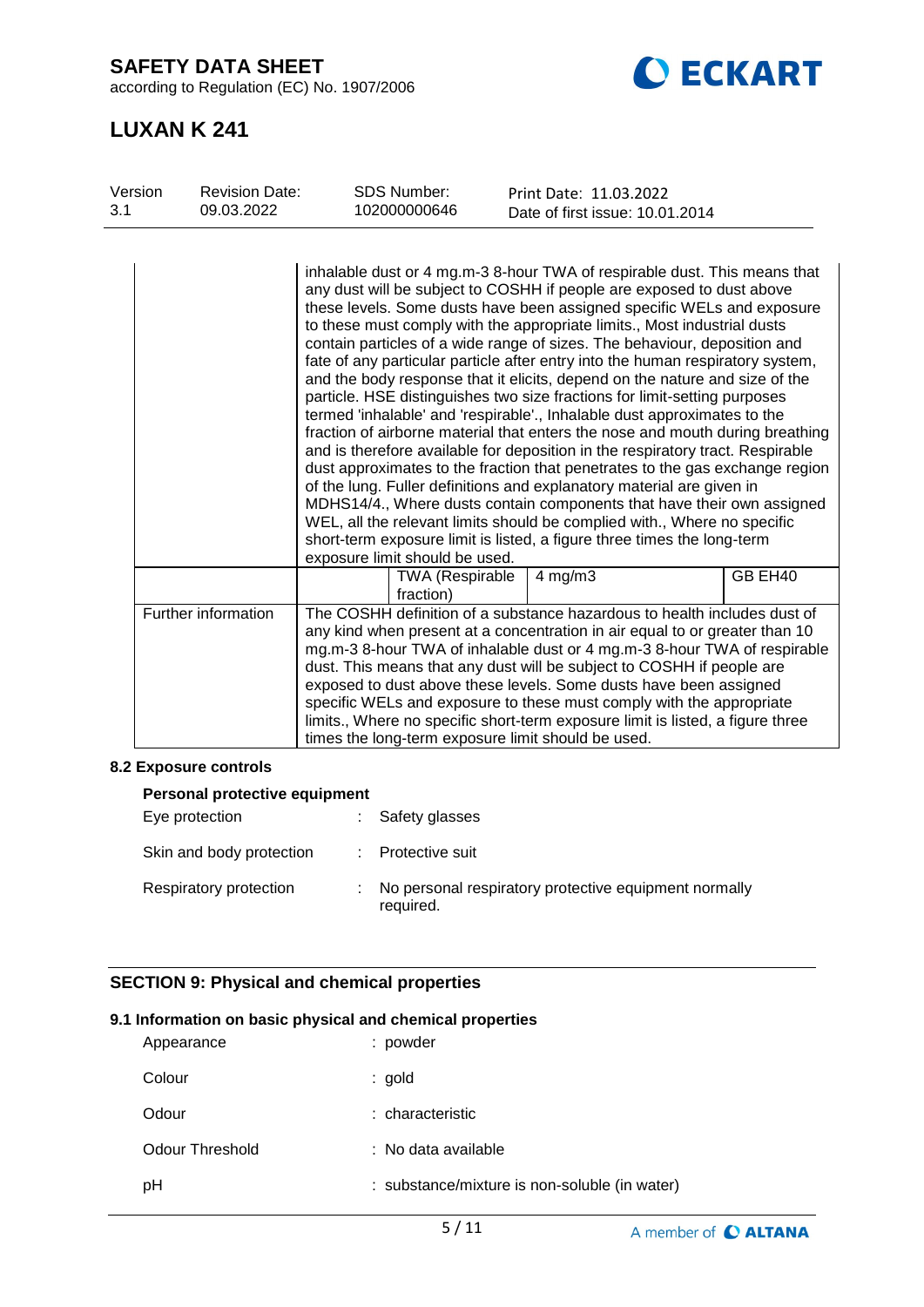# **SAFETY DATA SHEET**

according to Regulation (EC) No. 1907/2006



# **LUXAN K 241**

| Version<br>3.1 | <b>Revision Date:</b><br>09.03.2022                 | SDS Number:<br>102000000646 | Print Date: 11.03.2022<br>Date of first issue: 10.01.2014 |
|----------------|-----------------------------------------------------|-----------------------------|-----------------------------------------------------------|
|                |                                                     |                             |                                                           |
|                | Freezing point                                      | : No data available         |                                                           |
|                | Boiling point/boiling range                         | : 2,501 °C                  |                                                           |
|                | Flash point                                         | : No data available         |                                                           |
|                | Evaporation rate                                    | : No data available         |                                                           |
|                | Flammability (solid, gas)                           | : No data available         |                                                           |
|                | Self-ignition                                       | : No data available         |                                                           |
|                | Auto-ignition temperature                           | : No data available         |                                                           |
|                | Smoldering temperature                              | : No data available         |                                                           |
|                | Decomposition temperature                           | : No data available         |                                                           |
|                | <b>Explosive properties</b>                         | : No data available         |                                                           |
|                | Oxidizing properties                                | : No data available         |                                                           |
|                | Upper explosion limit / Upper<br>flammability limit | : No data available         |                                                           |
|                | Lower explosion limit / Lower<br>flammability limit | : No data available         |                                                           |
|                | Vapour pressure                                     | : No data available         |                                                           |
|                | Relative vapour density                             | : No data available         |                                                           |
|                | Relative density                                    | : No data available         |                                                           |
|                | Density                                             | : $2.54 - 2.7$ g/cm3        |                                                           |
|                | <b>Bulk density</b>                                 | : $0.27 - 0.53$ g/cm3       |                                                           |
|                | Water solubility                                    | : No data available         |                                                           |
|                | Solubility in other solvents                        | : No data available         |                                                           |
|                | Partition coefficient: n-<br>octanol/water          | : No data available         |                                                           |
|                | Decomposition temperature                           | : No data available         |                                                           |
|                | Viscosity, dynamic                                  | : No data available         |                                                           |
|                | Viscosity, kinematic                                | : No data available         |                                                           |
|                | Flow time                                           | : No data available         |                                                           |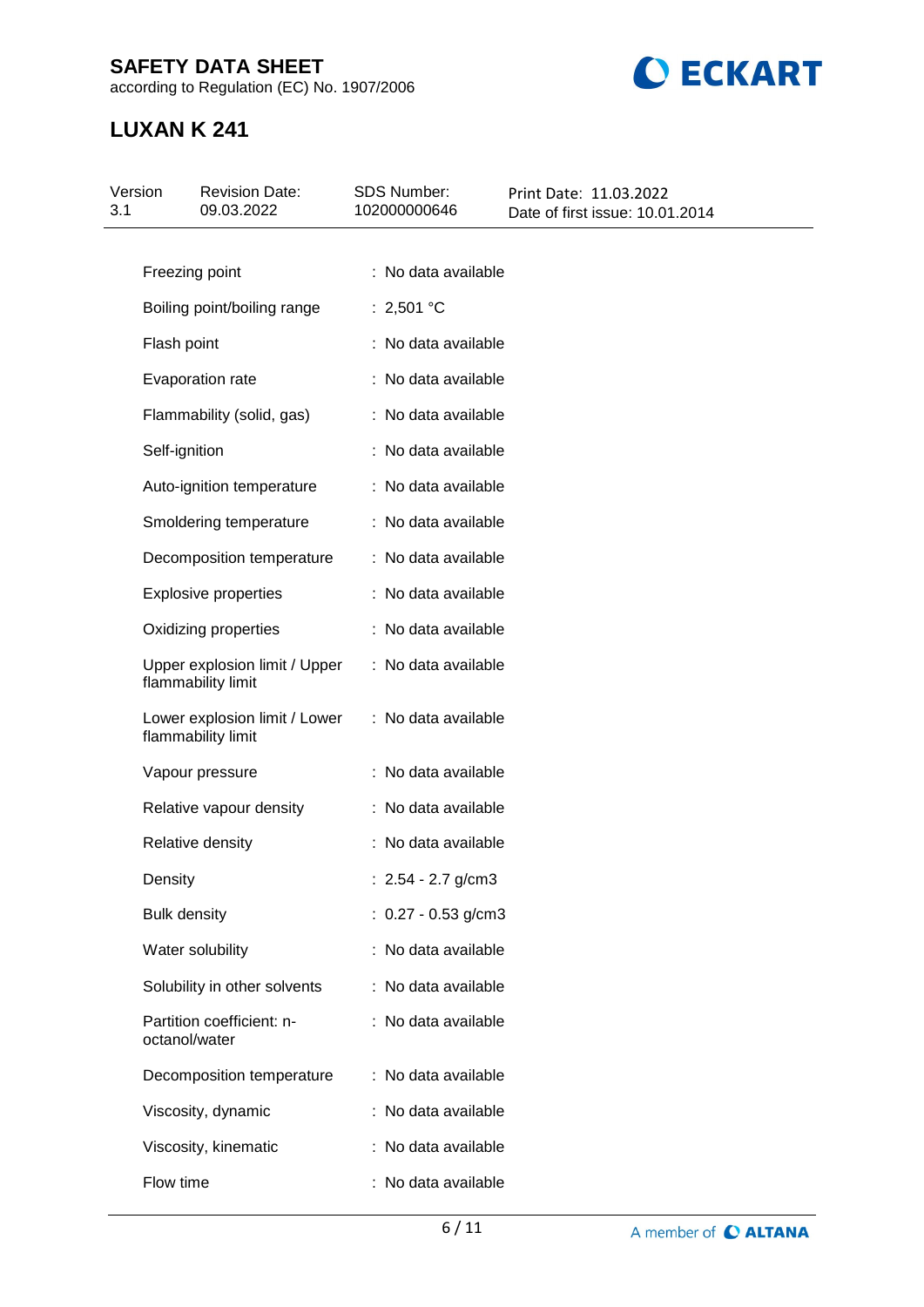

# **LUXAN K 241**

| Version | <b>Revision Date:</b> | SDS Number:  | Print Date: 11.03.2022          |
|---------|-----------------------|--------------|---------------------------------|
| -3.1    | 09.03.2022            | 102000000646 | Date of first issue: 10.01.2014 |

### **9.2 Other information**

No data available

### **SECTION 10: Stability and reactivity**

#### **10.1 Reactivity**

No decomposition if stored and applied as directed.

#### **10.2 Chemical stability**

No decomposition if stored and applied as directed.

#### **10.3 Possibility of hazardous reactions**

| Hazardous reactions | Stable under recommended storage conditions. |
|---------------------|----------------------------------------------|
|                     | No hazards to be specially mentioned.        |

# **10.4 Conditions to avoid**

Conditions to avoid : No data available

#### **10.5 Incompatible materials**

#### **10.6 Hazardous decomposition products**

Contact with water or humid air : This information is not available.

Thermal decomposition : This information is not available.

# **SECTION 11: Toxicological information**

#### **11.1 Information on toxicological effects**

#### **Acute toxicity**

Not classified based on available information.

#### **Skin corrosion/irritation**

Not classified based on available information.

#### **Serious eye damage/eye irritation**

Not classified based on available information.

# **Respiratory or skin sensitisation**

#### **Skin sensitisation**

Not classified based on available information.

#### **Respiratory sensitisation**

Not classified based on available information.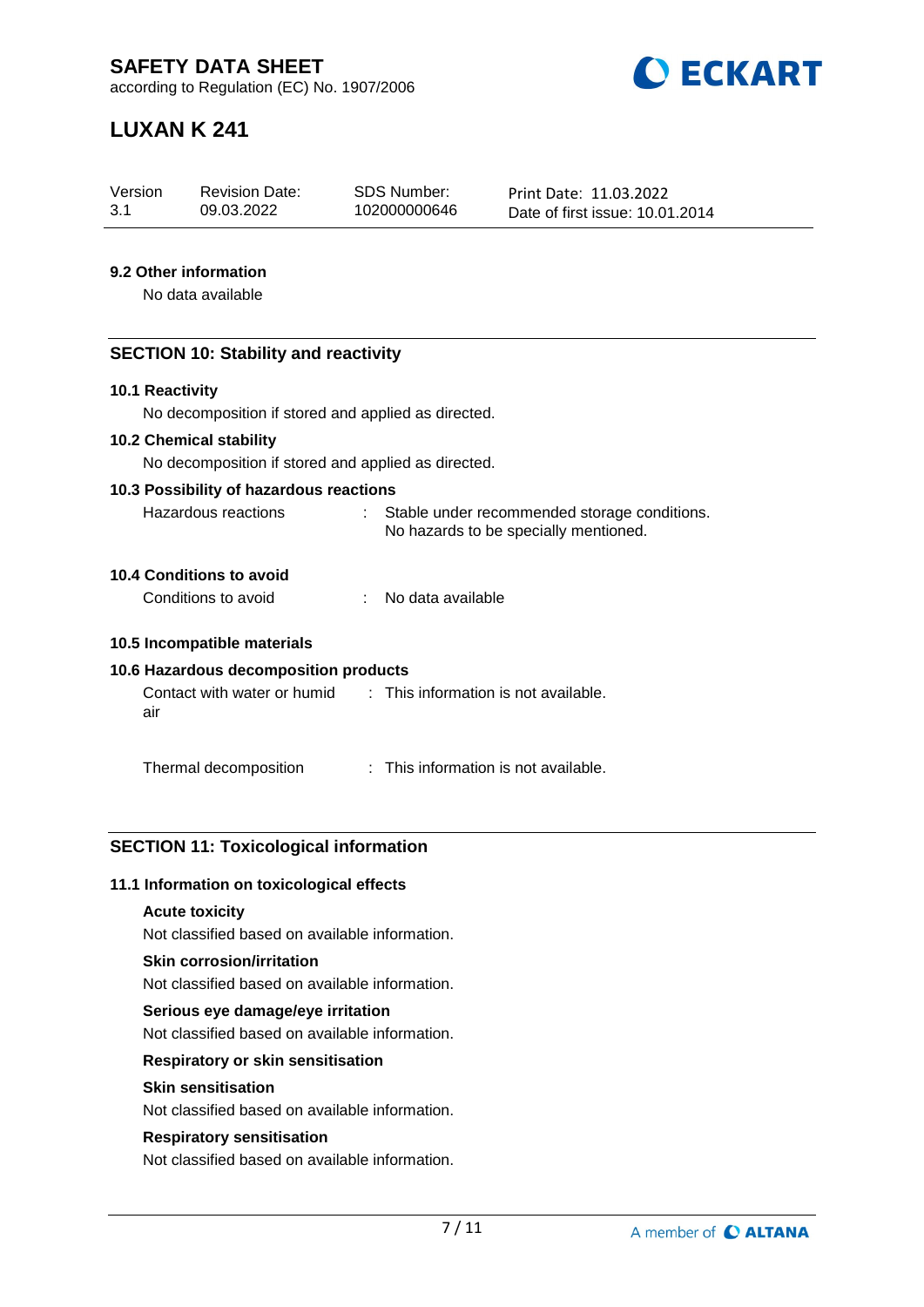

# **LUXAN K 241**

# **Germ cell mutagenicity**

Not classified based on available information.

#### **Carcinogenicity** Not classified based on available information.

**Reproductive toxicity** Not classified based on available information.

#### **STOT - single exposure** Not classified based on available information.

# **STOT - repeated exposure**

Not classified based on available information.

### **Aspiration toxicity**

Not classified based on available information.

# **Further information**

# **Product:**

Remarks: No data available

# **SECTION 12: Ecological information**

#### **12.1 Toxicity**

No data available

# **12.2 Persistence and degradability**

No data available

# **12.3 Bioaccumulative potential**

No data available

#### **12.4 Mobility in soil**

No data available

# **12.5 Results of PBT and vPvB assessment**

# **Product:**

Assessment : This substance/mixture contains no components considered to be either persistent, bioaccumulative and toxic (PBT), or very persistent and very bioaccumulative (vPvB) at levels of 0.1% or higher..

### **12.6 Other adverse effects**

# **Product:**

| Additional ecological | No data available |  |
|-----------------------|-------------------|--|
| information           |                   |  |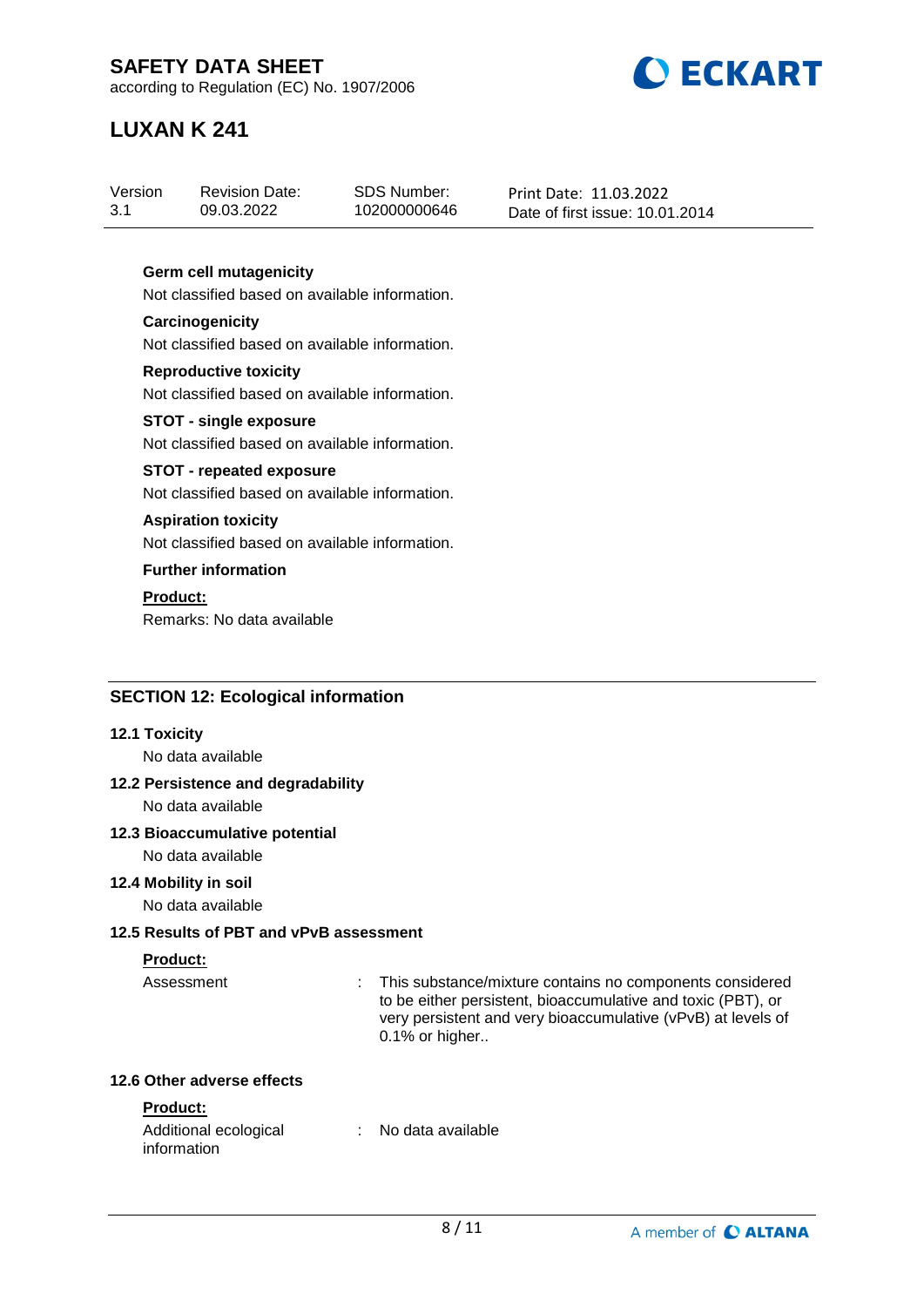

# **LUXAN K 241**

| Version | <b>Revision Date:</b> | SDS Number:  | Print Date: 11.03.2022          |
|---------|-----------------------|--------------|---------------------------------|
| 3.1     | 09.03.2022            | 102000000646 | Date of first issue: 10.01.2014 |

# **SECTION 13: Disposal considerations**

#### **13.1 Waste treatment methods**

Contaminated packaging : Empty containers should be taken to an approved waste handling site for recycling or disposal.

#### **SECTION 14: Transport information**

#### **14.1 UN number**

Not regulated as a dangerous good

#### **14.2 UN proper shipping name**

Not regulated as a dangerous good

#### **14.3 Transport hazard class(es)**

Not regulated as a dangerous good

#### **14.4 Packing group**

Not regulated as a dangerous good

#### **14.5 Environmental hazards**

Not regulated as a dangerous good

#### **14.6 Special precautions for user**

Remarks : Not classified as dangerous in the meaning of transport

- regulations.
- **14.7 Transport in bulk according to Annex II of Marpol and the IBC Code**

Not applicable for product as supplied.

#### **SECTION 15: Regulatory information**

#### **15.1 Safety, health and environmental regulations/legislation specific for the substance or mixture**

| REACH - Candidate List of Substances of Very High<br>Concern for Authorisation (Article 59). | Not applicable |
|----------------------------------------------------------------------------------------------|----------------|
| Regulation (EC) No 1005/2009 on substances that<br>deplete the ozone layer                   | Not applicable |
| Regulation (EU) 2019/1021 on persistent organic<br>pollutants (recast)                       | Not applicable |
| UK REACH List of substances subject to authorisation<br>(Annex XIV)                          | Not applicable |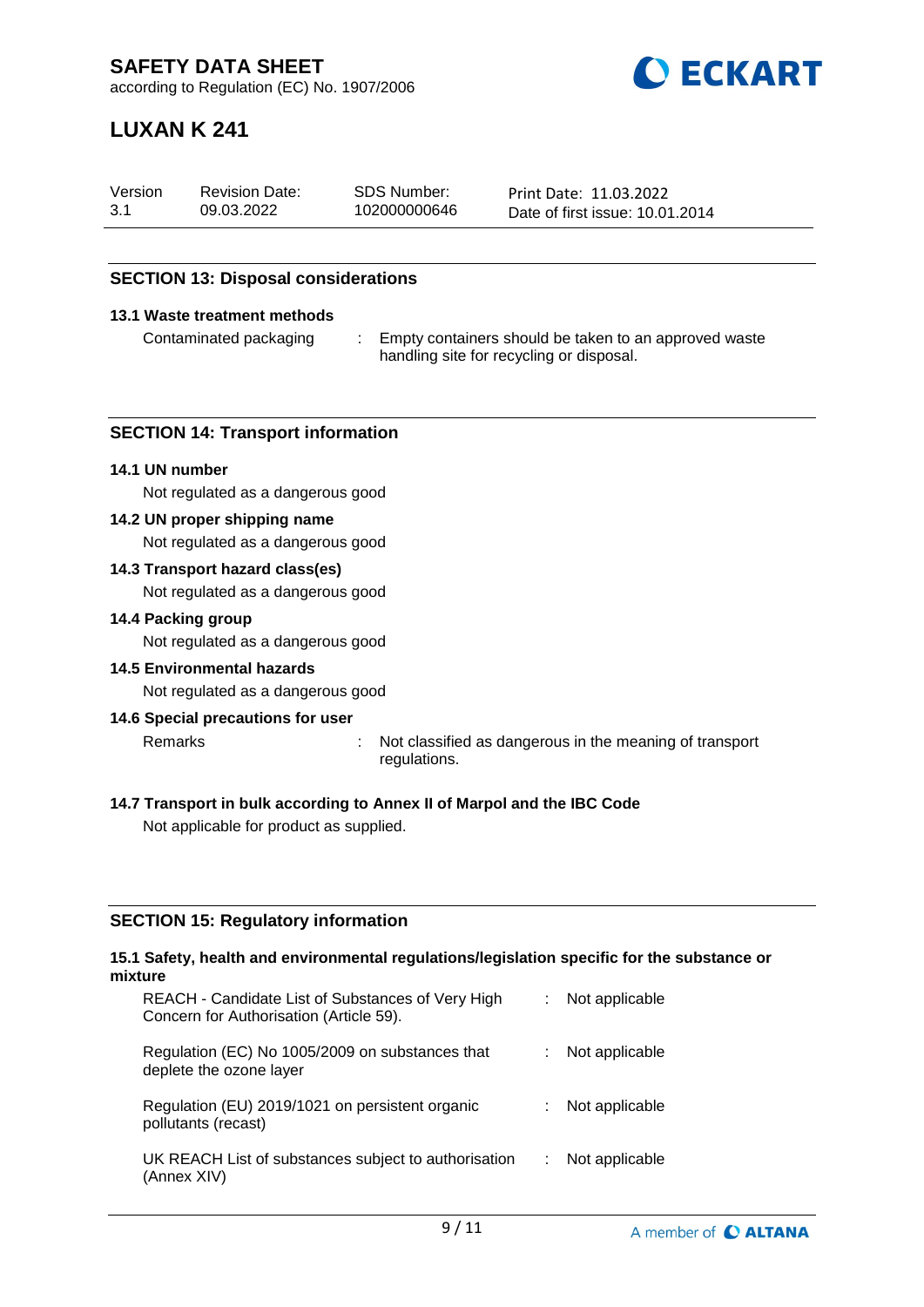**DECKART** 

according to Regulation (EC) No. 1907/2006

# **LUXAN K 241**

| SDS Number:<br>Version<br><b>Revision Date:</b><br>3.1<br>102000000646<br>09.03.2022 | Print Date: 11.03.2022<br>Date of first issue: 10.01.2014 |
|--------------------------------------------------------------------------------------|-----------------------------------------------------------|
|--------------------------------------------------------------------------------------|-----------------------------------------------------------|

REACH - Restrictions on the manufacture, placing on the market and use of certain dangerous substances, preparations and articles (Annex XVII)

: Not applicable

### **15.2 Chemical safety assessment**

### **SECTION 16: Other information**

#### **Full text of other abbreviations**

| GB EH40       | : UK. EH40 WEL - Workplace Exposure Limits               |
|---------------|----------------------------------------------------------|
| GB EH40 / TWA | : Long-term exposure limit (8-hour TWA reference period) |

ADN - European Agreement concerning the International Carriage of Dangerous Goods by Inland Waterways; ADR - European Agreement concerning the International Carriage of Dangerous Goods by Road; AIIC - Australian Inventory of Industrial Chemicals; ASTM - American Society for the Testing of Materials; bw - Body weight; CLP - Classification Labelling Packaging Regulation; Regulation (EC) No 1272/2008; CMR - Carcinogen, Mutagen or Reproductive Toxicant; DIN - Standard of the German Institute for Standardisation; DSL - Domestic Substances List (Canada); ECHA - European Chemicals Agency; EC-Number - European Community number; ECx -Concentration associated with x% response; ELx - Loading rate associated with x% response; EmS - Emergency Schedule; ENCS - Existing and New Chemical Substances (Japan); ErCx - Concentration associated with x% growth rate response; GHS - Globally Harmonized System; GLP - Good Laboratory Practice; IARC - International Agency for Research on Cancer; IATA - International Air Transport Association; IBC - International Code for the Construction and Equipment of Ships carrying Dangerous Chemicals in Bulk; IC50 - Half maximal inhibitory concentration; ICAO - International Civil Aviation Organization; IECSC - Inventory of Existing Chemical Substances in China; IMDG - International Maritime Dangerous Goods; IMO - International Maritime Organization; ISHL - Industrial Safety and Health Law (Japan); ISO - International Organisation for Standardization; KECI - Korea Existing Chemicals Inventory; LC50 - Lethal Concentration to 50 % of a test population; LD50 - Lethal Dose to 50% of a test population (Median Lethal Dose); MARPOL - International Convention for the Prevention of Pollution from Ships; n.o.s. - Not Otherwise Specified; NO(A)EC - No Observed (Adverse) Effect Concentration; NO(A)EL - No Observed (Adverse) Effect Level; NOELR - No Observable Effect Loading Rate; NZIoC - New Zealand Inventory of Chemicals; OECD - Organization for Economic Co-operation and Development; OPPTS - Office of Chemical Safety and Pollution Prevention; PBT - Persistent, Bioaccumulative and Toxic substance; PICCS - Philippines Inventory of Chemicals and Chemical Substances; (Q)SAR - (Quantitative) Structure Activity Relationship; REACH - Regulation (EC) No 1907/2006 of the European Parliament and of the Council concerning the Registration, Evaluation, Authorisation and Restriction of Chemicals; RID - Regulations concerning the International Carriage of Dangerous Goods by Rail; SADT - Self-Accelerating Decomposition Temperature; SDS - Safety Data Sheet; SVHC - Substance of Very High Concern; TCSI - Taiwan Chemical Substance Inventory; TECI - Thailand Existing Chemicals Inventory; TRGS - Technical Rule for Hazardous Substances; TSCA - Toxic Substances Control Act (United States); UN - United Nations; vPvB - Very Persistent and Very Bioaccumulative

#### **Further information**

The information provided in this Safety Data Sheet is correct to the best of our knowledge, information and belief at the date of its publication. The information given is designed only as a guidance for safe handling, use, processing, storage, transportation, disposal and release and is not to be considered a warranty or quality specification. The information relates only to the